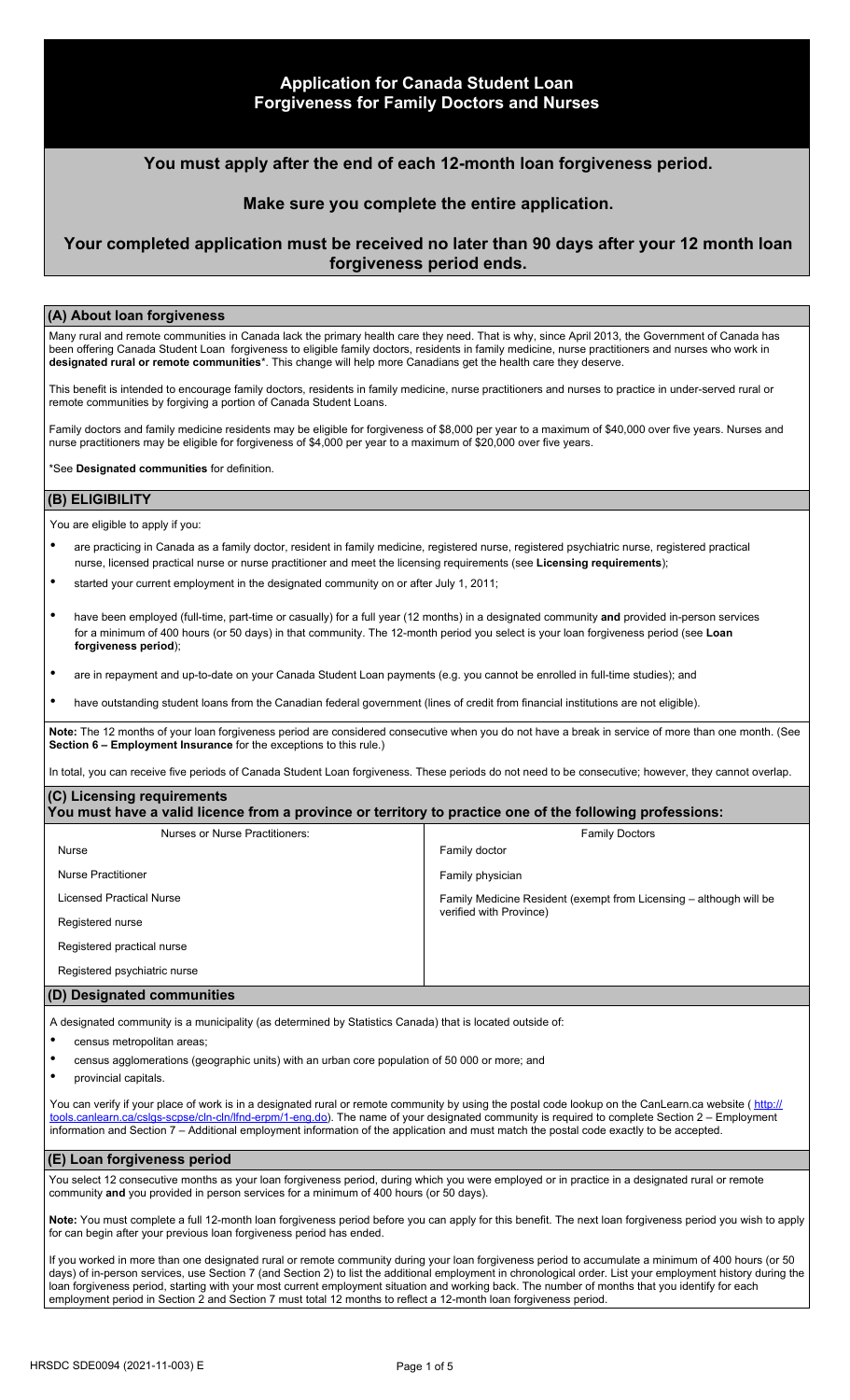#### **(F) SECTION 1 - Applicant Information**

Make sure you provide all of the information requested in this section, including your registration or licence number.

# **(G) SECTIONS 2 - Employment Information**

Make sure you provide all of the information requested in this section.

The designated community must match the community identified by the postal code lookup tool on CanLearn.ca.

The loan forgiveness period must be 12 consecutive months.

If you have worked in multiple locations, you must complete Section 7. The number of months that you identify for each employment period in Section 2 and Section 7 must total 12 months to reflect a 12-month loan forgiveness period. Each section must be signed by the supervisor from that location. (Signatures cannot be provided in an email or a letter.)

**If you work for an employer**, you must have your employer or immediate supervisor attest to the start and end dates of the 12-month loan forgiveness period, as well as the number of hours (or days) you completed over that period. Your employer/immediate supervisor must sign and date the attestation. (Signatures cannot be provided in an email or a letter.)

**If you are self-employed** (i.e. you have established a family medicine practice), you must have a local official attest that, to the best of his or her knowledge, you provided the number of hours (or days) of in-person service during the 12-month loan forgiveness period. Local officials may include elected officials such as the mayor or a member of a legislature, an official at a local hospital or a local band chief. The local official must sign and date the attestation. (Signatures cannot be provided in an email or a letter.)

#### **(H) SECTION 3 - Other Canada Student Loan balances with financial institutions**

Identify the name(s) of the financial institution(s) where you have outstanding Canada Student Loan balances. If you do not have any outstanding student loans with a financial institution, check the "Not Applicable" box.

#### **(I) SECTION 4 - Automatic revision of terms**

Once the loan forgiveness benefit is approved, a revision of terms will be processed to reduce your payment, keeping the term (number of payments) the same. If you do not want to have your loan payment reduced, please initial in the space provided.

#### **(J) SECTION 5 - Applicant attestation**

Sign and date this section to attest that the information you have provided in your application for this benefit is valid.

#### **(K) Section 6 - Employment Insurance**

If you had a break in service of more than one month in the loan forgiveness period during which you were receiving any of the following Employment Insurance benefits, you remain eligible to receive Canada Student Loan forgiveness:

- **Maternity benefits**
- Parental benefits
- Sickness benefits
- Compassionate care benefits
- Benefit for parents of critically ill children

If you were receiving Employment Insurance benefits during the loan forgiveness period you have identified, please complete Section 6 – Employment Insurance.

### **(L) SECTION 7 (a, b, c and d) - Additional employment information (if required)**

If you worked in multiple designated communities during the loan forgiveness period, please provide the additional employment information in these sections. The number of months that you identify for each employment period in Section 2 and Section 7 must total 12 months to reflect a 12 month loan forgiveness period. Each section must be signed by the supervisor from that location.

#### **(M) Apply by mail**

Send your completed application to:

National Student Loans Service Centre P.O. Box 4030

Mississauga, ON L5A 4M4

**If you have any questions concerning your eligibility for Canada Student Loan forgiveness for Family Doctors and Nurses, please contact the NSLSC Toll free at 1-888-815-4514 (within North America)**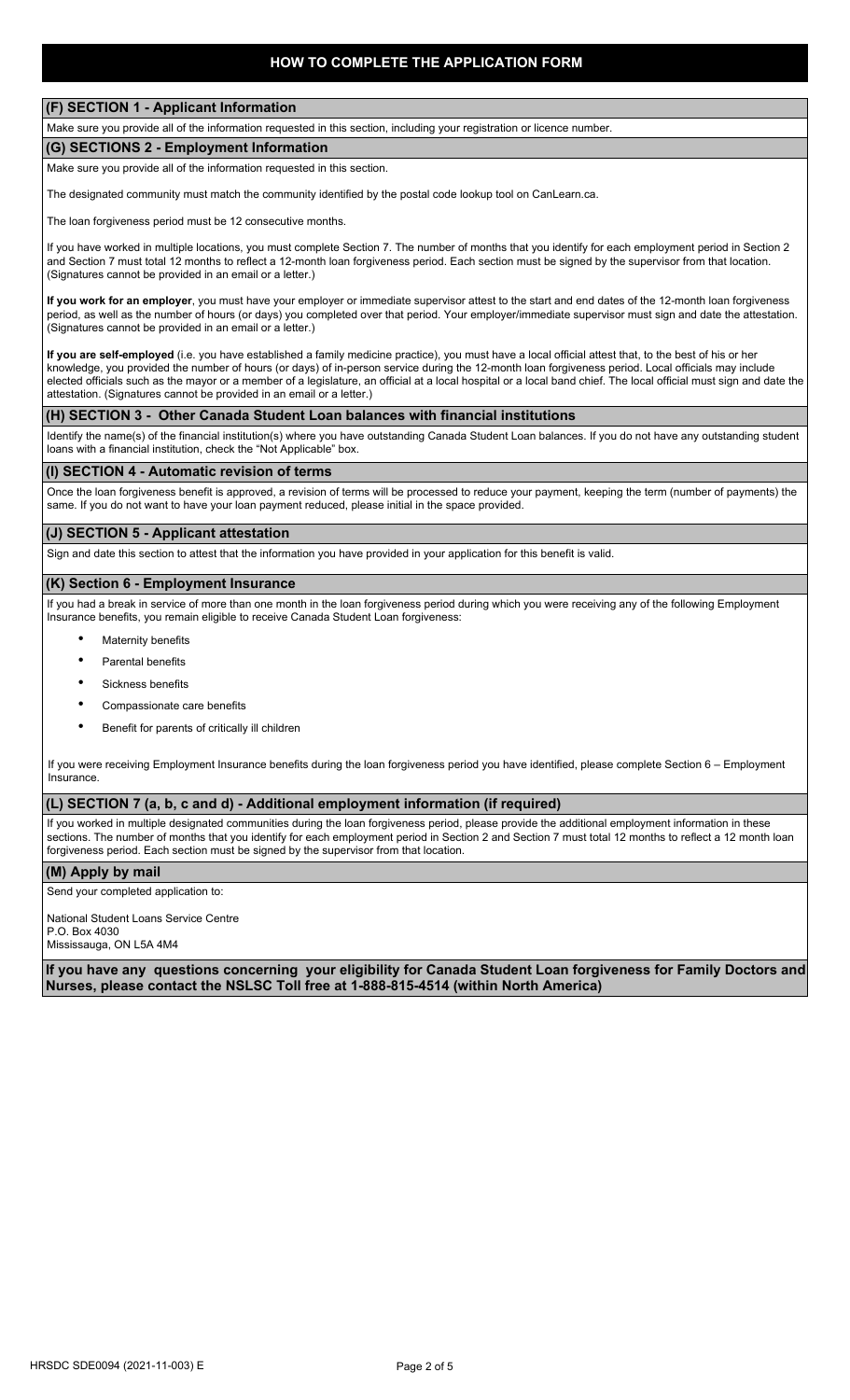# **CANADA STUDENT LOAN FORGIVENESS FOR FAMILY DOCTORS AND NURSES APPLICATION FORM**

| <b>SECTION 1 - Applicant Information (see Instructions F)</b>                                                                                                                                                                                                                                                                                                                                                                                                                                                                                                                                                                                                                                                                                                                                                                                                                                                                                                                                                                                                                                                                                                                                                                                                                                                                                                                                                                                                               |                              |                                   |                                                          |                |                                 |  |
|-----------------------------------------------------------------------------------------------------------------------------------------------------------------------------------------------------------------------------------------------------------------------------------------------------------------------------------------------------------------------------------------------------------------------------------------------------------------------------------------------------------------------------------------------------------------------------------------------------------------------------------------------------------------------------------------------------------------------------------------------------------------------------------------------------------------------------------------------------------------------------------------------------------------------------------------------------------------------------------------------------------------------------------------------------------------------------------------------------------------------------------------------------------------------------------------------------------------------------------------------------------------------------------------------------------------------------------------------------------------------------------------------------------------------------------------------------------------------------|------------------------------|-----------------------------------|----------------------------------------------------------|----------------|---------------------------------|--|
| <b>First Name</b>                                                                                                                                                                                                                                                                                                                                                                                                                                                                                                                                                                                                                                                                                                                                                                                                                                                                                                                                                                                                                                                                                                                                                                                                                                                                                                                                                                                                                                                           | Last Name                    |                                   |                                                          |                |                                 |  |
| <b>Home Mailing Address</b>                                                                                                                                                                                                                                                                                                                                                                                                                                                                                                                                                                                                                                                                                                                                                                                                                                                                                                                                                                                                                                                                                                                                                                                                                                                                                                                                                                                                                                                 | City                         |                                   | Province                                                 |                | Postal Code                     |  |
| <b>Telephone Number</b>                                                                                                                                                                                                                                                                                                                                                                                                                                                                                                                                                                                                                                                                                                                                                                                                                                                                                                                                                                                                                                                                                                                                                                                                                                                                                                                                                                                                                                                     |                              | Social Insurance Number           |                                                          |                |                                 |  |
| Applicant's Valid Registration Number                                                                                                                                                                                                                                                                                                                                                                                                                                                                                                                                                                                                                                                                                                                                                                                                                                                                                                                                                                                                                                                                                                                                                                                                                                                                                                                                                                                                                                       |                              |                                   |                                                          |                |                                 |  |
| Family Medicine Resident<br><b>Family Doctor</b>                                                                                                                                                                                                                                                                                                                                                                                                                                                                                                                                                                                                                                                                                                                                                                                                                                                                                                                                                                                                                                                                                                                                                                                                                                                                                                                                                                                                                            |                              | <b>Registered Nurse</b>           |                                                          |                | <b>Licensed Practical Nurse</b> |  |
| <b>Nurse Practitioner</b><br>Registered Psychiatric Nurse                                                                                                                                                                                                                                                                                                                                                                                                                                                                                                                                                                                                                                                                                                                                                                                                                                                                                                                                                                                                                                                                                                                                                                                                                                                                                                                                                                                                                   |                              | <b>Registered Practical Nurse</b> |                                                          |                |                                 |  |
| <b>SECTION 2 - Employment Information (see Instructions G)</b><br>Please list your most recent employer and the name and address of the medical facility/private practice in the designated community where you provided<br>in-person services during your loan forgiveness period. If you worked in more than one designated rural or remote community, list the additional<br>supporting employment history in Section 7.                                                                                                                                                                                                                                                                                                                                                                                                                                                                                                                                                                                                                                                                                                                                                                                                                                                                                                                                                                                                                                                 |                              |                                   |                                                          |                |                                 |  |
| Name and Mailing Address of Medical Facility/Private Practice                                                                                                                                                                                                                                                                                                                                                                                                                                                                                                                                                                                                                                                                                                                                                                                                                                                                                                                                                                                                                                                                                                                                                                                                                                                                                                                                                                                                               | Name of Designated Community |                                   |                                                          |                |                                 |  |
|                                                                                                                                                                                                                                                                                                                                                                                                                                                                                                                                                                                                                                                                                                                                                                                                                                                                                                                                                                                                                                                                                                                                                                                                                                                                                                                                                                                                                                                                             |                              |                                   | Postal Code                                              |                |                                 |  |
|                                                                                                                                                                                                                                                                                                                                                                                                                                                                                                                                                                                                                                                                                                                                                                                                                                                                                                                                                                                                                                                                                                                                                                                                                                                                                                                                                                                                                                                                             |                              |                                   | Employment Start Date at this Location<br>Month/Day/Year |                |                                 |  |
| Using the "From" and "To" fields, identify 12 consecutive months of employment during which you provided a minimum of 400 hours (or 50 days of service)<br>in a designated rural or remote community. This is your loan forgiveness period.                                                                                                                                                                                                                                                                                                                                                                                                                                                                                                                                                                                                                                                                                                                                                                                                                                                                                                                                                                                                                                                                                                                                                                                                                                 |                              |                                   |                                                          |                |                                 |  |
| Note: If you were receiving Employment Insurance benefits during the loan forgiveness period you have identified, please complete Section 6 -<br>Employment Insurance.                                                                                                                                                                                                                                                                                                                                                                                                                                                                                                                                                                                                                                                                                                                                                                                                                                                                                                                                                                                                                                                                                                                                                                                                                                                                                                      |                              |                                   |                                                          |                |                                 |  |
| From (Month/Day/Year)                                                                                                                                                                                                                                                                                                                                                                                                                                                                                                                                                                                                                                                                                                                                                                                                                                                                                                                                                                                                                                                                                                                                                                                                                                                                                                                                                                                                                                                       |                              | To (Month/Day/Year)               |                                                          |                |                                 |  |
| In-person services during the loan forgiveness period                                                                                                                                                                                                                                                                                                                                                                                                                                                                                                                                                                                                                                                                                                                                                                                                                                                                                                                                                                                                                                                                                                                                                                                                                                                                                                                                                                                                                       |                              |                                   |                                                          |                |                                 |  |
| No. of Hours Completed                                                                                                                                                                                                                                                                                                                                                                                                                                                                                                                                                                                                                                                                                                                                                                                                                                                                                                                                                                                                                                                                                                                                                                                                                                                                                                                                                                                                                                                      | 0R                           |                                   | No. of Days Completed                                    |                |                                 |  |
| <b>Supervisor/Attestor Information</b>                                                                                                                                                                                                                                                                                                                                                                                                                                                                                                                                                                                                                                                                                                                                                                                                                                                                                                                                                                                                                                                                                                                                                                                                                                                                                                                                                                                                                                      |                              |                                   |                                                          |                |                                 |  |
| Name of Immediate Supervisor/Attestor                                                                                                                                                                                                                                                                                                                                                                                                                                                                                                                                                                                                                                                                                                                                                                                                                                                                                                                                                                                                                                                                                                                                                                                                                                                                                                                                                                                                                                       | Title                        |                                   |                                                          |                | Supervisor/Attestor Phone No.   |  |
| attest the applicant worked the indicated number of hours and/or days at the work address and medical facility/private practice indicated within the<br>period of time identified. I also attest that the applicant was not employed at this work address prior to July 1, 2011.                                                                                                                                                                                                                                                                                                                                                                                                                                                                                                                                                                                                                                                                                                                                                                                                                                                                                                                                                                                                                                                                                                                                                                                            |                              |                                   |                                                          |                |                                 |  |
| Signature of Supervisor                                                                                                                                                                                                                                                                                                                                                                                                                                                                                                                                                                                                                                                                                                                                                                                                                                                                                                                                                                                                                                                                                                                                                                                                                                                                                                                                                                                                                                                     |                              |                                   |                                                          |                | Month/Day/year                  |  |
| SECTION 3 - Other Canada Student Loan Balances with Financial Institutions (see Instructions H)                                                                                                                                                                                                                                                                                                                                                                                                                                                                                                                                                                                                                                                                                                                                                                                                                                                                                                                                                                                                                                                                                                                                                                                                                                                                                                                                                                             |                              |                                   |                                                          |                |                                 |  |
| Name of Institution(s)                                                                                                                                                                                                                                                                                                                                                                                                                                                                                                                                                                                                                                                                                                                                                                                                                                                                                                                                                                                                                                                                                                                                                                                                                                                                                                                                                                                                                                                      |                              |                                   |                                                          | Not Applicable |                                 |  |
| 1                                                                                                                                                                                                                                                                                                                                                                                                                                                                                                                                                                                                                                                                                                                                                                                                                                                                                                                                                                                                                                                                                                                                                                                                                                                                                                                                                                                                                                                                           |                              |                                   |                                                          |                |                                 |  |
| 2                                                                                                                                                                                                                                                                                                                                                                                                                                                                                                                                                                                                                                                                                                                                                                                                                                                                                                                                                                                                                                                                                                                                                                                                                                                                                                                                                                                                                                                                           |                              |                                   |                                                          |                |                                 |  |
| SECTION 4 - Automatic Revision of Terms (see Instructions I)<br>If you are approved for loan forgiveness, once your loan balance has been reduced, your monthly loan payments will also automatically be reduced. If you<br>do not want to have your monthly loan payments reduced, initial the blank space and your monthly payments will remain the same<br>initials).                                                                                                                                                                                                                                                                                                                                                                                                                                                                                                                                                                                                                                                                                                                                                                                                                                                                                                                                                                                                                                                                                                    |                              |                                   |                                                          |                | (applicant                      |  |
| SECTION 5 - Applicant Attestation - To be completed by applicant in full (see Instructions J)                                                                                                                                                                                                                                                                                                                                                                                                                                                                                                                                                                                                                                                                                                                                                                                                                                                                                                                                                                                                                                                                                                                                                                                                                                                                                                                                                                               |                              |                                   |                                                          |                |                                 |  |
| By signing below, I acknowledge that I am making an application to determine whether I qualify to receive loan forgiveness for doctors, residents in family<br>medicine, nurse practitioners and nurses practicing in designated rural or remote communities on my Canada Student Loans. I understand that it is an<br>offence to make a false or misleading statement, and that such a statement may result in legal action being taken against me. Furthermore, I understand<br>that administrative measures may be taken in respect of my student loans if such a statement is made. I acknowledge that the federal government and<br>any of its agents or contractors, the National Student Loan Service Centre, consumer credit grantor(s), credit bureau(s), credit reporting agency(ies), any<br>person or business with whom I have or may have had financial dealings and my financial institution(s) may directly or indirectly collect, retain, use,<br>disclose and exchange among themselves any personal information related to this application for the purposes of carrying out their duties under the<br>federal Act(s) and Regulation(s) including for administration, enforcement, debt collection, audit, verification, research and evaluation purposes. Where my<br>consent is required to permit the direct or indirect collection, retention, use or disclosure of personal information required by law, by signing below, I<br>provide my consent. |                              |                                   |                                                          |                |                                 |  |
| Signature of Applicant                                                                                                                                                                                                                                                                                                                                                                                                                                                                                                                                                                                                                                                                                                                                                                                                                                                                                                                                                                                                                                                                                                                                                                                                                                                                                                                                                                                                                                                      |                              |                                   |                                                          |                | Month/Day/Year                  |  |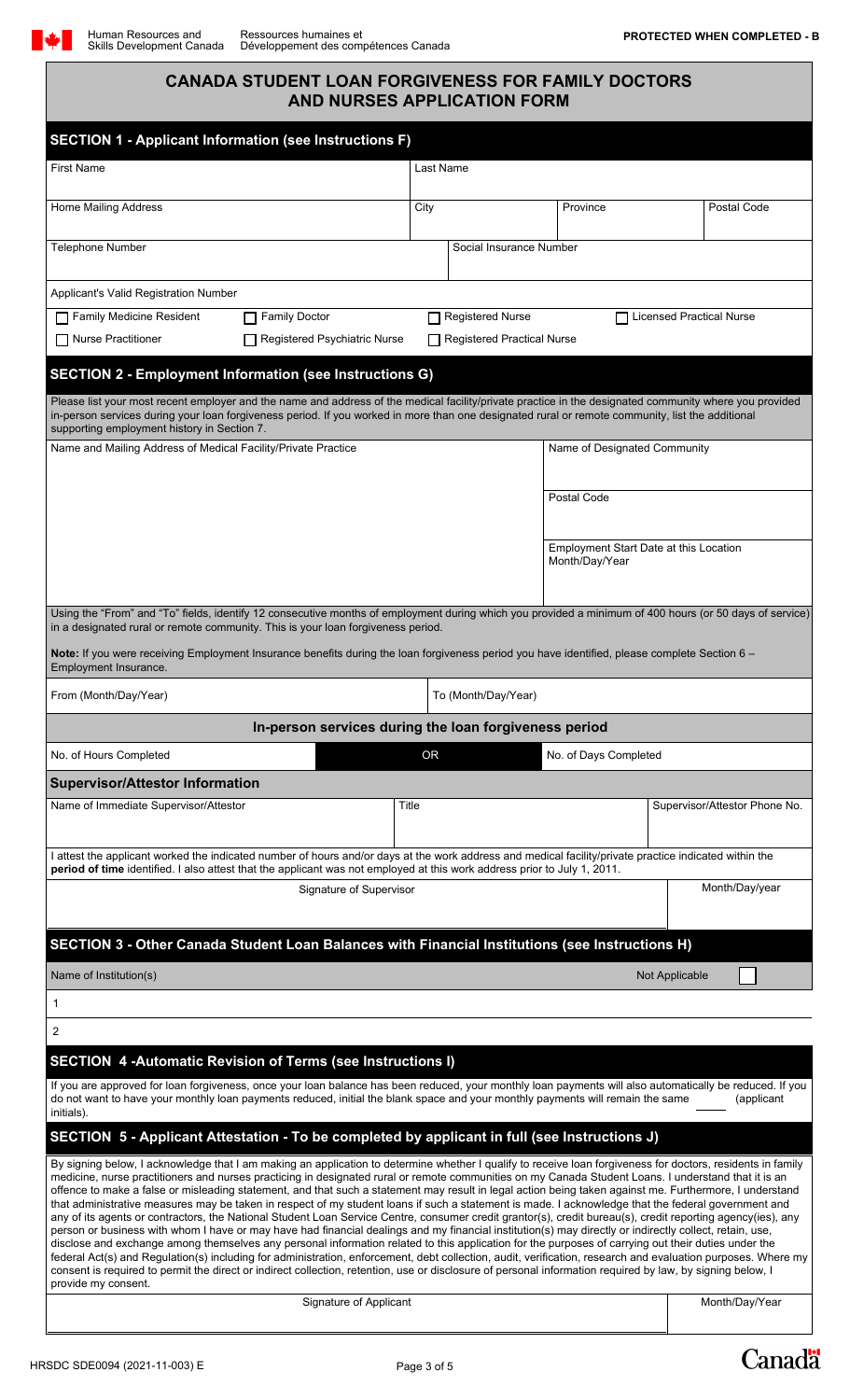| <b>Section 6 - Employment Insurance</b>                                                                                                                                                                                                                                                                                                                                                                            |                     |                                                          |                               |  |  |  |
|--------------------------------------------------------------------------------------------------------------------------------------------------------------------------------------------------------------------------------------------------------------------------------------------------------------------------------------------------------------------------------------------------------------------|---------------------|----------------------------------------------------------|-------------------------------|--|--|--|
| If you had a break in service of more than one month in the loan forgiveness period during which you were receiving any of the following Employment<br>Insurance benefits, you remain eligible to receive Canada Student Loan forgiveness:                                                                                                                                                                         |                     |                                                          |                               |  |  |  |
| Maternity benefits                                                                                                                                                                                                                                                                                                                                                                                                 |                     |                                                          |                               |  |  |  |
| <b>Parental benefits</b>                                                                                                                                                                                                                                                                                                                                                                                           |                     |                                                          |                               |  |  |  |
| Sickness benefits                                                                                                                                                                                                                                                                                                                                                                                                  |                     |                                                          |                               |  |  |  |
| Compassionate care benefits                                                                                                                                                                                                                                                                                                                                                                                        |                     |                                                          |                               |  |  |  |
| Benefit for parents of critically ill children                                                                                                                                                                                                                                                                                                                                                                     |                     |                                                          |                               |  |  |  |
| Did you receive any of these benefits?:<br>Yes<br>No                                                                                                                                                                                                                                                                                                                                                               |                     |                                                          |                               |  |  |  |
| □ I consent for the Canada Student Financial Assistance Program to contact the Canada Employment Insurance Commission to verify that I was in fact<br>on Employment Insurance related leave during my loan forgiveness period identified in Section 2, if required, for the purpose of continued eligibility.                                                                                                      |                     |                                                          |                               |  |  |  |
| <b>Additional employment information</b><br>Section 7a - Additional employer/community                                                                                                                                                                                                                                                                                                                             |                     |                                                          |                               |  |  |  |
| Please list your additional employment information in this section as part of your loan forgiveness period. The number of months that you identify for each<br>employment period in Section 2 and Section 7 must total 12 months to reflect a 12 month loan forgiveness period. In addition to section 2, any information<br>provided in section 7a) b) c) d) must be signed by the supervisor from that location. |                     |                                                          |                               |  |  |  |
| Name and Mailing Address of Medical Facility/Private Practice                                                                                                                                                                                                                                                                                                                                                      |                     | Name of Designated Community                             |                               |  |  |  |
|                                                                                                                                                                                                                                                                                                                                                                                                                    |                     | Postal Code                                              |                               |  |  |  |
|                                                                                                                                                                                                                                                                                                                                                                                                                    |                     |                                                          |                               |  |  |  |
|                                                                                                                                                                                                                                                                                                                                                                                                                    |                     | Employment Start Date at this Location<br>Month/Day/Year |                               |  |  |  |
|                                                                                                                                                                                                                                                                                                                                                                                                                    |                     |                                                          |                               |  |  |  |
| Using the "From" and "To" fields, identify the months of employment during which you contributed toward a minimum of 400 hours (or 50 days of service)<br>in a designated rural or remote community. These months are a part of your complete loan forgiveness period.                                                                                                                                             |                     |                                                          |                               |  |  |  |
| Note: If you were receiving Employment Insurance benefits during the loan forgiveness period you have identified, please complete Section 6 -<br>Employment Insurance.                                                                                                                                                                                                                                             |                     |                                                          |                               |  |  |  |
| From (Month/Day/Year)                                                                                                                                                                                                                                                                                                                                                                                              | To (Month/Day/Year) |                                                          |                               |  |  |  |
| In-person services during the loan forgiveness period                                                                                                                                                                                                                                                                                                                                                              |                     |                                                          |                               |  |  |  |
| No. of Hours Completed                                                                                                                                                                                                                                                                                                                                                                                             | <b>OR</b>           | No. of Days Completed                                    |                               |  |  |  |
| <b>Supervisor/Attestor Information</b>                                                                                                                                                                                                                                                                                                                                                                             |                     |                                                          |                               |  |  |  |
| Name of Immediate Supervisor/Attestor                                                                                                                                                                                                                                                                                                                                                                              | Title               |                                                          | Supervisor/Attestor Phone No. |  |  |  |
|                                                                                                                                                                                                                                                                                                                                                                                                                    |                     |                                                          |                               |  |  |  |
| I attest the applicant worked the indicated number of hours and/or days at the work address and medical facility/private practice indicated within the<br>period of time identified. I also attest that the applicant was not employed at this work address prior to July 1, 2011.                                                                                                                                 |                     |                                                          |                               |  |  |  |
| Signature of Supervisor                                                                                                                                                                                                                                                                                                                                                                                            |                     |                                                          | Month/Day/year                |  |  |  |
| Section 7b - Additional employer/community                                                                                                                                                                                                                                                                                                                                                                         |                     |                                                          |                               |  |  |  |
|                                                                                                                                                                                                                                                                                                                                                                                                                    |                     |                                                          |                               |  |  |  |
| Please list your additional employment information in this section as part of your loan forgiveness period. The number of months that you identify for each<br>employment period in Section 2 and Section 7 must total 12 months to reflect a 12 month loan forgiveness period. In addition to section 2, any information<br>provided in section 7a) b) c) d) must be signed by the supervisor from that location. |                     |                                                          |                               |  |  |  |
| Name and Mailing Address of Medical Facility/Private Practice                                                                                                                                                                                                                                                                                                                                                      |                     | Name of Designated Community                             |                               |  |  |  |
|                                                                                                                                                                                                                                                                                                                                                                                                                    |                     |                                                          |                               |  |  |  |
|                                                                                                                                                                                                                                                                                                                                                                                                                    |                     | Postal Code                                              |                               |  |  |  |
|                                                                                                                                                                                                                                                                                                                                                                                                                    |                     |                                                          |                               |  |  |  |
|                                                                                                                                                                                                                                                                                                                                                                                                                    |                     | Employment Start Date at this Location                   |                               |  |  |  |
|                                                                                                                                                                                                                                                                                                                                                                                                                    |                     | Month/Day/Year                                           |                               |  |  |  |
|                                                                                                                                                                                                                                                                                                                                                                                                                    |                     |                                                          |                               |  |  |  |
| Using the "From" and "To" fields, identify the months of employment during which you contributed toward a minimum of 400 hours (or 50 days of service)<br>in a designated rural or remote community. These months are a part of your complete loan forgiveness period.                                                                                                                                             |                     |                                                          |                               |  |  |  |
| Note: If you were receiving Employment Insurance benefits during the loan forgiveness period you have identified, please complete Section 6 -<br>Employment Insurance.                                                                                                                                                                                                                                             |                     |                                                          |                               |  |  |  |
|                                                                                                                                                                                                                                                                                                                                                                                                                    |                     | To (Month/Day/Year)                                      |                               |  |  |  |
| From (Month/Day/Year)                                                                                                                                                                                                                                                                                                                                                                                              |                     |                                                          |                               |  |  |  |
| In-person services during the loan forgiveness period                                                                                                                                                                                                                                                                                                                                                              |                     |                                                          |                               |  |  |  |